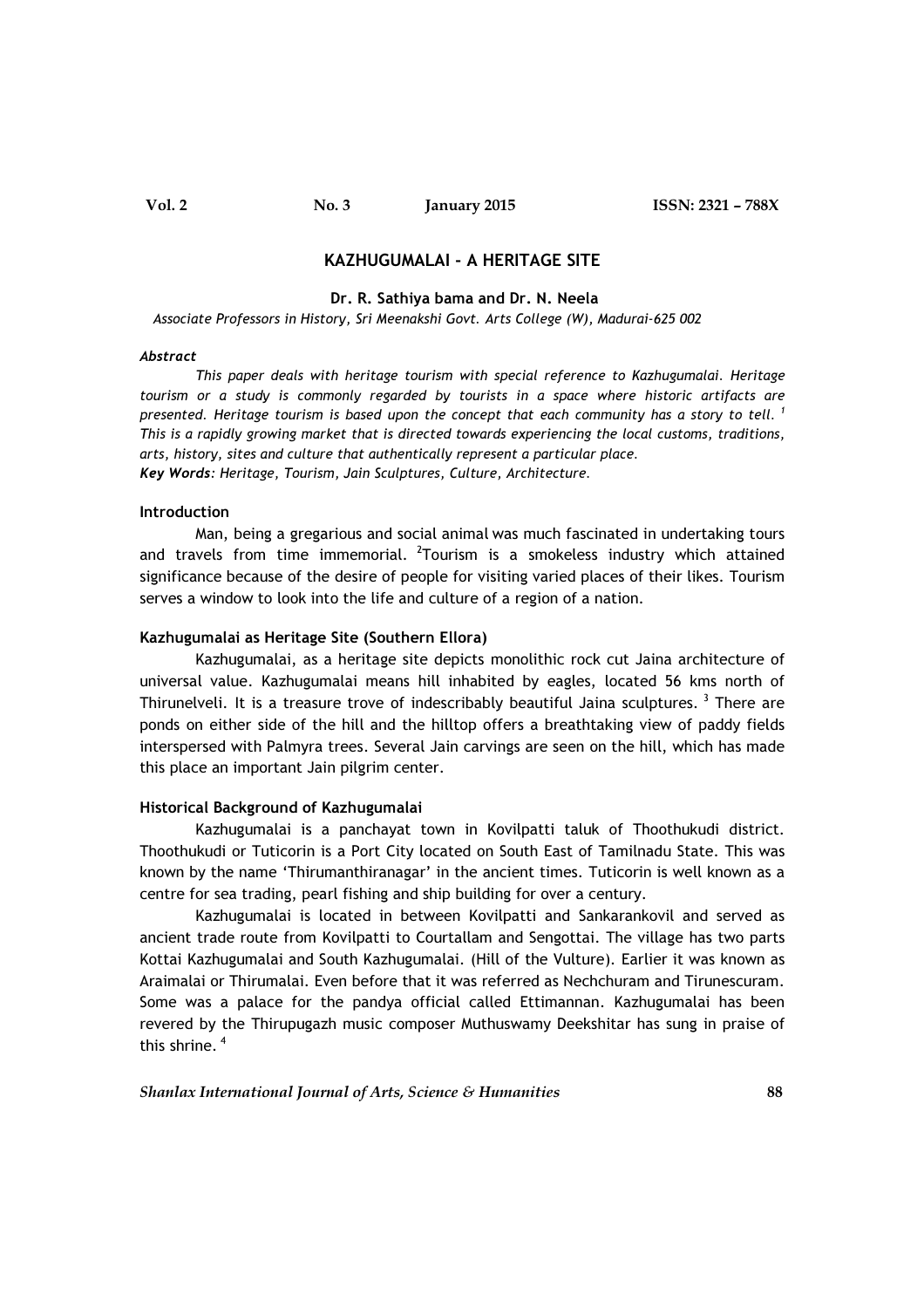This heritage site Kazhugumalai is a unique and one of the ancient Murugan temples in Tamilnadu known for its monolithic rock cut architecture. There are three main temples in Kazhugumalai.

#### 1. Jaina Abode

There are many relief sculptures dating to the  $8^{th}$  -  $9^{th}$  century A.D. in the area, including the rock cut image of Bhagawan Parashwanatha flanked by two Yaksha, as well as many other rock cut images of other thithankaras.<sup>5</sup> The area is known for the Jain cave temple and architecture. There is a number of Jain images with labels is vattezhuthu script. The epigraphs mention the name of the donors, of the figures, of the provisions made for the offerings, etc. The main deity of the hill was called Araimalai Alwar. The sculpture was caused to be made in memory of the departed souls. There are approximately one hundred and fifty relief sculptures.

 On the rock surface, frozen in time, was a superbly sculpted Jaina Tirthankara seated in the Ardhapariyankasana pose on a lion pedestal, with a triple umbrella above his head. Around the enlightened one were celestial maidens, dancing inside coils of creepers or playing the flute or percussion instrument. Their merry abandon signified the occasion of his attaining Kevalagnanna, or enlightenment. On either side was a Chowrie (flywhisk) – bearer. Below them, two devotees stood with flowers in their hands. The sculpted panel also had two fish – headed makaras, with a warrior coming forth from the mouth of each. Other warriors, on horseback, were there to see the great soul attain enlightenment. On top were the carvings of Surya and Chandra, and Indra on his elephant Airavatham, below this bas-relief was an inscription in Tamil Vatteluttu (a rounded script). <sup>6</sup> Every image in this sculpture is rich in details.

 The sculptures and the epigraphs are to be assigned to the reign of Pandya, Paranthaka Nedunjadaiya (A.D. 768 – 800). From various inscription is found that they belong to different era and the place became extinct after  $13<sup>th</sup>$  century due to loss of patronage after Pandya kings.

### 2. Vettuvan Koil

Vettuvan koil is a Hindu temple built between the  $8<sup>th</sup>$  and  $9<sup>th</sup>$  century. Kazhugumalai is a priceless unfinished Pandyan monolith cave temple, part of the iconographic richness that helped chronicle the burgeoning richness of the Tamil culture, traditions, and sacred centres containing religious art. About 7.5 meter of the mountain is excavated in a rectangular fashion and in the middle the temple is sculpted from a single piece of rock. The carvings reflect the southern temple style of the Pandya era. Only the top portion of the temple is completed. The temple has an entrance and centre hall for the main deity. In the later days Ganesha's idol is kept and worshipped. At the top of the temple beautiful

Shanlax International Journal of Arts, Science & Humanities 69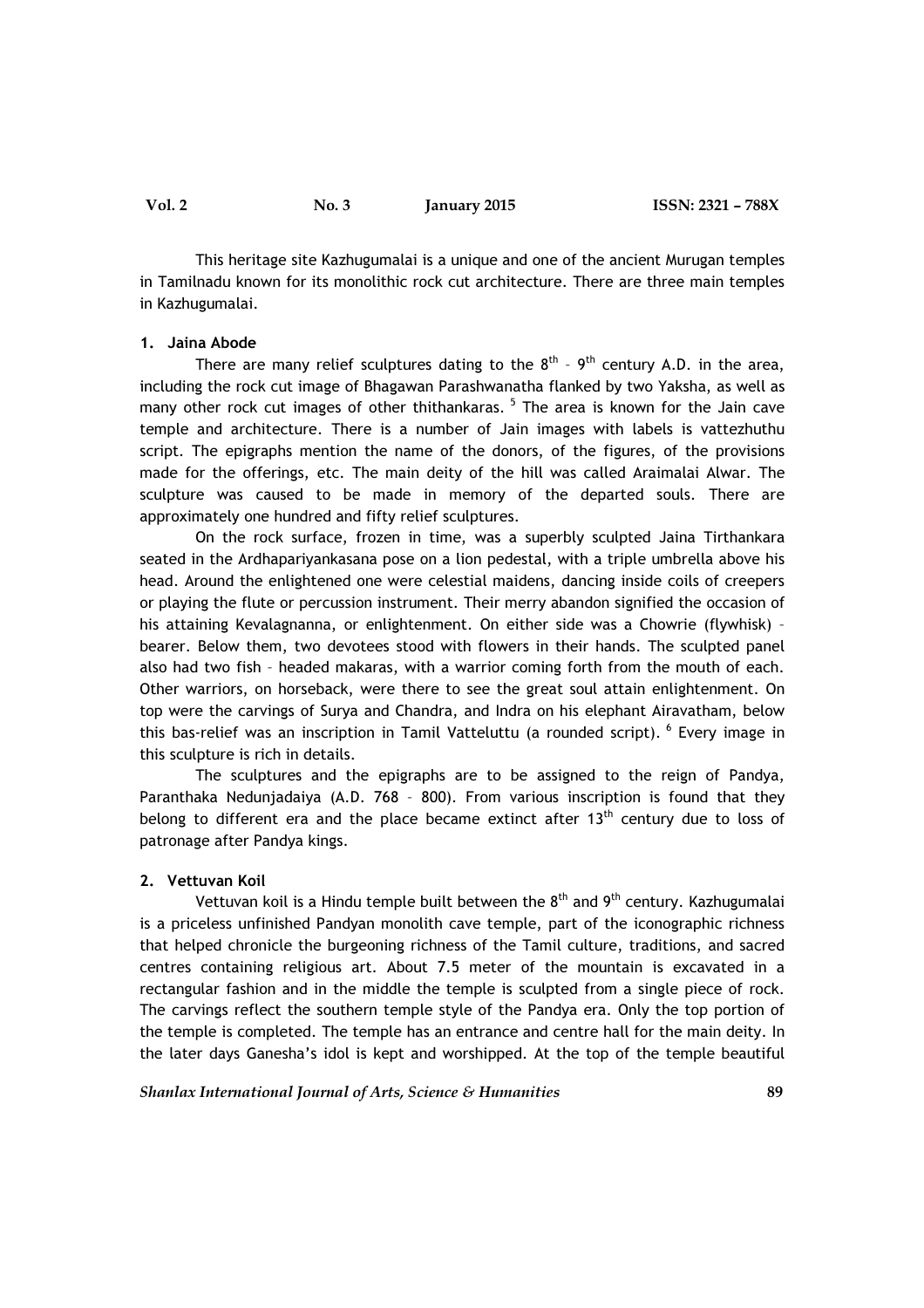Vol. 2 No. 3 January 2015 ISSN: 2321 – 788X

sculpture of Uma Maheswarar, Dakshinamoorthy, Vishnu and Brahma can be found. This temple is of same style of Kailasnath temple in Ellora, structural shrines at Pattadakal in Bijapur, monolithic temples of Pallavas at Mamallapuram showing the close political relationship between Pallavas, Chalukyas and Rashtrakutas.<sup>7</sup> There are around 122 sculptures in the rock cut temple.

# 3. Kazhugasalamoorthy temple

 The main deity of this temple is Murugan. The main deity hall and entrance hall is excavated inside the foot hills of kazhugumalai in the south western corner of the hill and with external structural additions. The temple has many aesthetic sculptures. The temple dates to 18<sup>th</sup> century. The main deity is Lord Murugan with his wife Deivanai. The temple complex also has shrines of Shiva, Akilandeswari, Vinayakar and many lesser deities. Other than these temples ther is Vinayaga temple at the top of the Kaluzhumalai hill and Ayyanar temple on the way to Jaina Abode.

 According to V.Vedachalam, Retired Senior Epigraphist, Tamilnadu Archaeology Department, "Kazhugumalai was an active centre of Jaina learning for 300 years from the  $8<sup>th</sup>$  century A.D. It was a place of worship, a monastery and a college. Jains from Tirucharanam and Kottaru (Both in present day Kanyakumari district in Tamil Nadu) came to Kazhugumalai to teach and learn.  $^8$ 

# Festivals

 Six worship services are carried out each day here. Skandasashti is celebrated with great splendor. Thai Poosam, Panguni Uttram and Vaikasi Visakam are the annual festivals celebrated here.<sup>9</sup> Cattle fares in the vicinity coincide with Thaipoosam and Panguniuttram.

# Steps taken to Improve the Site - Kazhugumalai

- 1. A community based action is in progress to promote the status of site.
- 2. Sculptors are looking forward to a series of developmental activities to upgrade it a world renowned heritage site.
- 3. A 14 member tourism development committee involved in familiarizing the site<sup>10</sup>.
- 4. About 1500 members of women self-help groups had been involved in the task.
- 5. Community participation would ensure its vibrant growth.

# Benefits of Heritage Tourism

 Heritage tourism protects history, cultural and natural resources in towns and cities by involving people in their community. People are more often motivated to safeguard their historic resources. Heritage tourism educated residents and visitors about local and regional history and shared traditions. Through involvement and exposure to local historic sites,

Shanlax International Journal of Arts, Science & Humanities  $90$